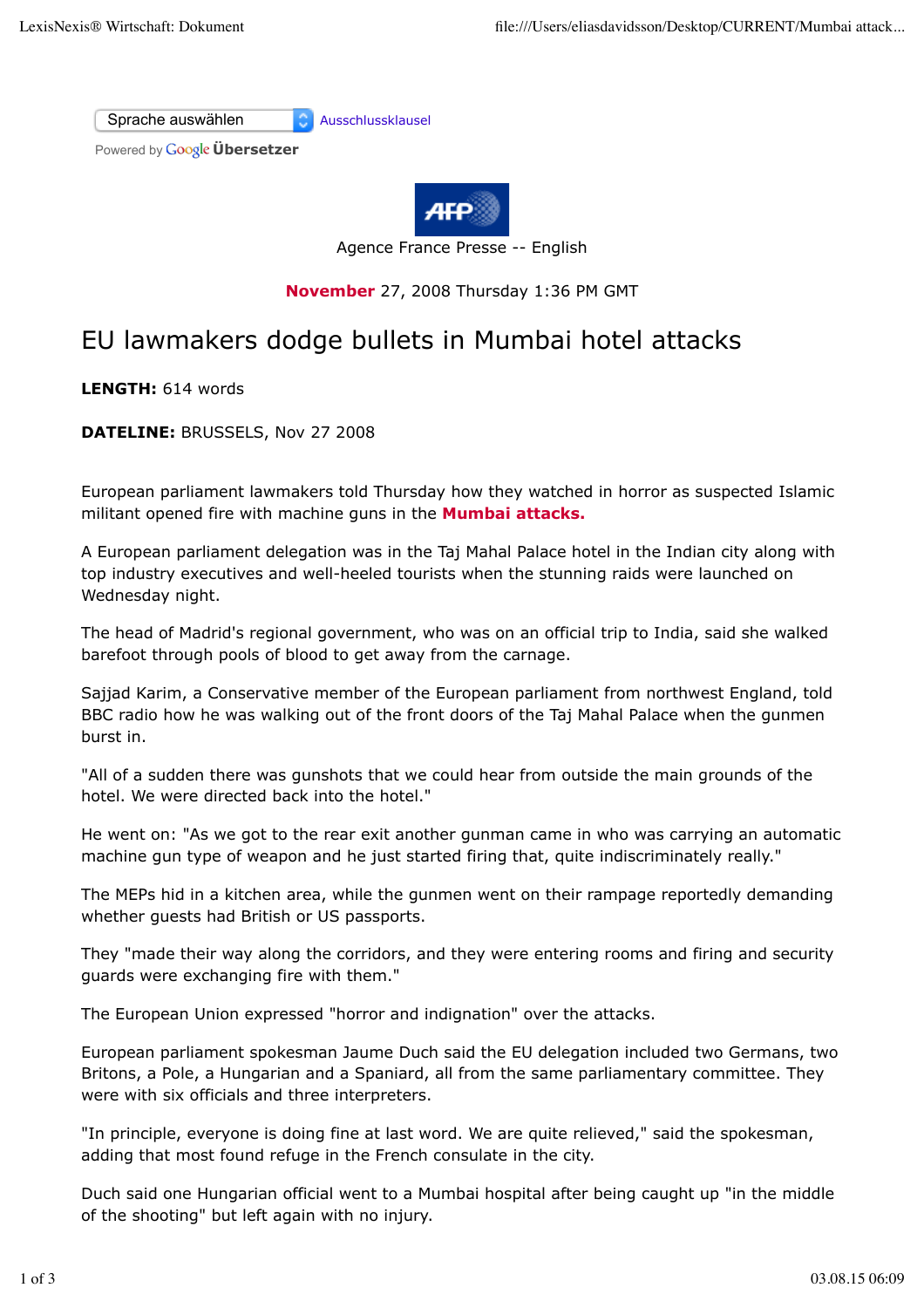Spanish deputy Ignasi Guardans was interviewed on Spanish national radio as he hid in a restaurant with other EU lawmakers.

"This is happening right now. There has been an attack on several areas of Mumbai at the same time," Gardans said.

"The worst is that it seems that the terrorists are driving around Mumbai shooting in the air and hurling grenades from cars," he said.

Esperanza Aguirre, president of the Madrid regional government, was at Mumbai's Oberoi Hotel, local government officials said.

Aguirre, 56, escaped unhurt and arrived back in Madrid on Thursday. She said: "When we saw the panic in the eyes of the staff, we understood the enormous scale of what was happening."

"We arrived at the hotel around 9:45pm, when I went into the hall I spotted a childhood friend ... who was in Mumbai to bring back the body of his brother who died the previous day," she said.

When the shooting began, "I first thought it was windows shattering, but the noise turned into machine-gun fire.

"We were among the last to be evacuated from the lobby. We first went behind the reception desk, then the hotel staff made us go downstairs, first into the kitchen, then into the laundry, into the offices and finally in a sort of reception room where there were around 200 people. They told us not to leave."

Moments later, Aguirre and her delegation learnt that the lobby was in flames and decided to leave through a hidden door.

"I saw pools of blood, which I walked through with bare feet, but I didn't see any of the wounded or terrorists," she said.

The outgoing chief executive of the Anglo-Dutch conglomerate Unilever, Patrick Cescau, a Frenchman, and his successor, Dutchman Paul Polman, were also at the Taj Mahal meeting Indian business associates, but a group spokesman said both were safe.

**LOAD-DATE:** November 28, 2008

**LANGUAGE:** ENGLISH

## **PUBLICATION-TYPE:** Newswire

Copyright 2008 Agence France Presse All Rights Reserved

Suchbegriffe [(mumbai attacks)] (1713)

Quelle **[Agence France Presse - English**]

Anzeige Volltext

Sortierung Älteste zuerst

Datum/Zeit 13 Mai 2013 18:38:55